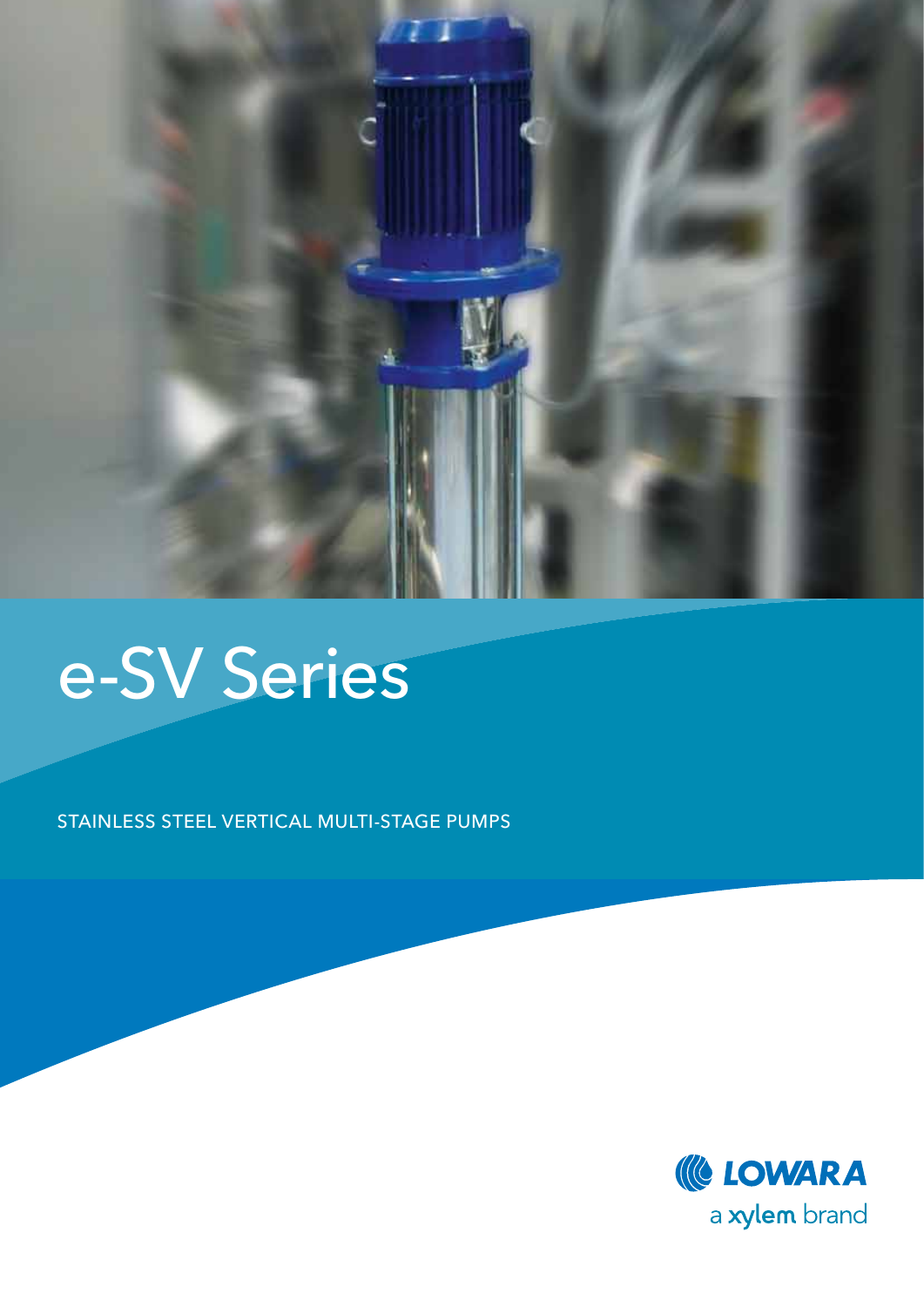# Hydraulic performance range

### extra efficient

The e-SV's newly-designed hydraulics, combined with a high-effi ciency motor (IE2) deliver maximum efficiency.

#### easy to maintain and an and and savies

The e-SV's new design allows removal of the mechanical seal without having to remove the motor, reducing repair time by up to 50%. A standard DIN mechanical seal, wearing components, service tools and standard IEC motors enable faster and easier maintenance and servicing.

#### energy saving

Pumps are among the largest users of industrial energy. Do your part to reduce CO2 emissions and your impact on the environment - and improve your bottom line - by taking advantage of the new e-SV's lower energy requirement. Use a new e-SV pump along with a variable speed drive such<br>as Xylem's Hydrovar®, and save even more energy and



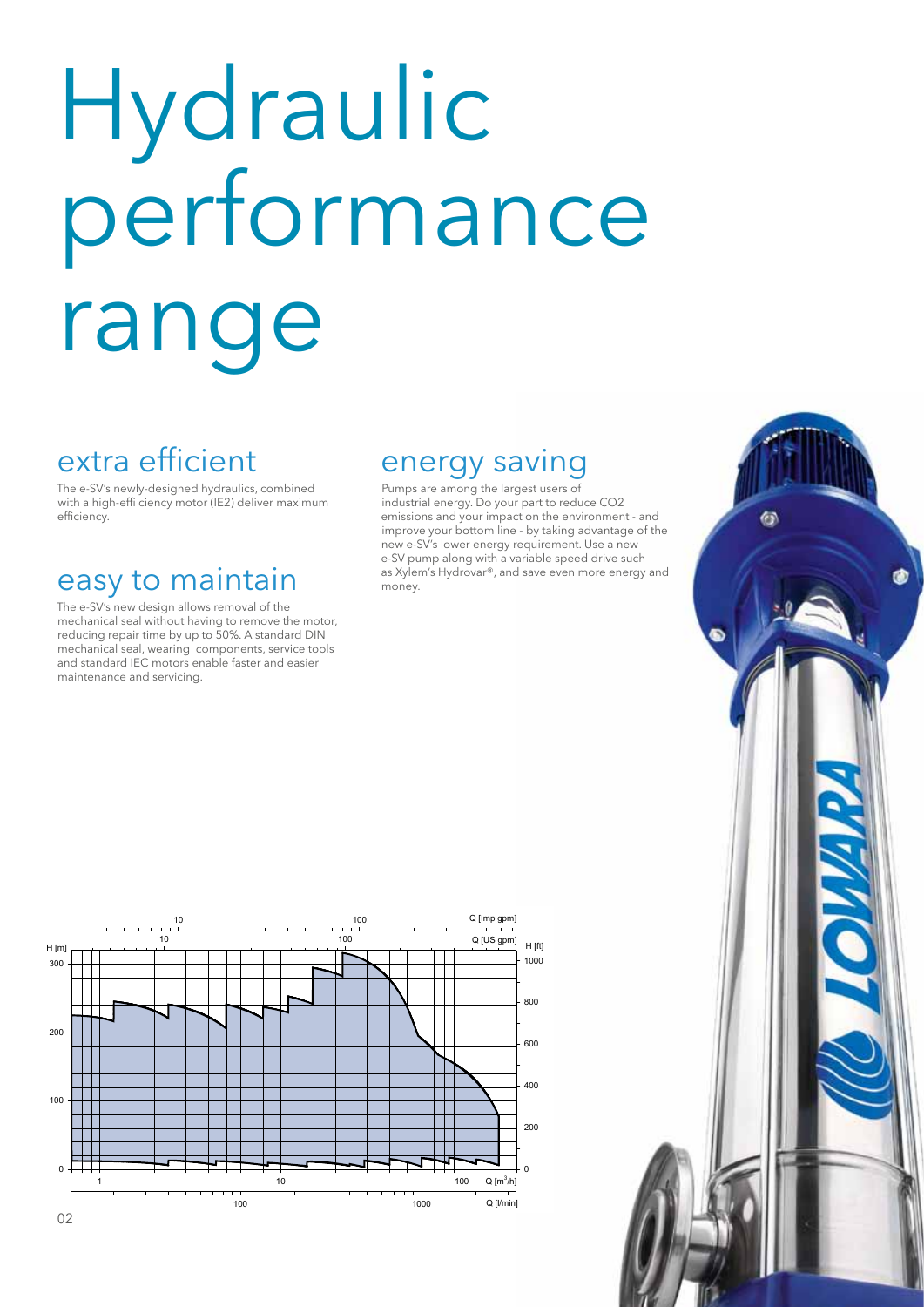#### Benefits.

The e-SV range of pumps features 11 models, and can be specially configured for a wider range of applications. The line is interchangeable with Lowara's SSV series of vertical multi-stage pumps for added flexibility in meeting pumping requirements. Additionally, five e-SV manufacturing facilities around the world provide shorter lead times and faster service.

#### Applications.

Water supply and pressure boosting Water treatment Light industry Irrigation and farming Heating, ventilation and air-conditioning

#### Specifications.

| Delivery          | up to 160 m <sup>3</sup> /h           |
|-------------------|---------------------------------------|
| Head              | up to 330 m                           |
| Power supply      | three-phase and single-phase          |
|                   | 50 and 60 Hz                          |
| Power             | standard motors from 0.37 kW to 55 kW |
| Maximum operating | PN25-40 for sizes 1-22SV; PN16, PN25, |
| pressure          | PN40 for sizes 33-125                 |
| Temperature of    | -30°C to +120°C standard version /    |
| pumped liquid     | up to 150°C in "hot water design"     |
| Protection        | <b>IP55</b>                           |
| Insulation class  | F                                     |
| Combination       | with Hydrovar® and other VFDs         |
|                   | (on pumps and Booster Packages)       |









# Stainless steel vertical multi-stage pumps.

Why "e"-SV? "e" stands for the ultimate in energy efficiency, easy installation and economical operation - a new generation of vertical, multi-stage pumps that deliver outstanding performance and reliability.

Developed based on intensive research into user needs, the new e-SV pumps are designed to extend uptime and help reduce lifecycle costs in a wide variety of demanding applications.